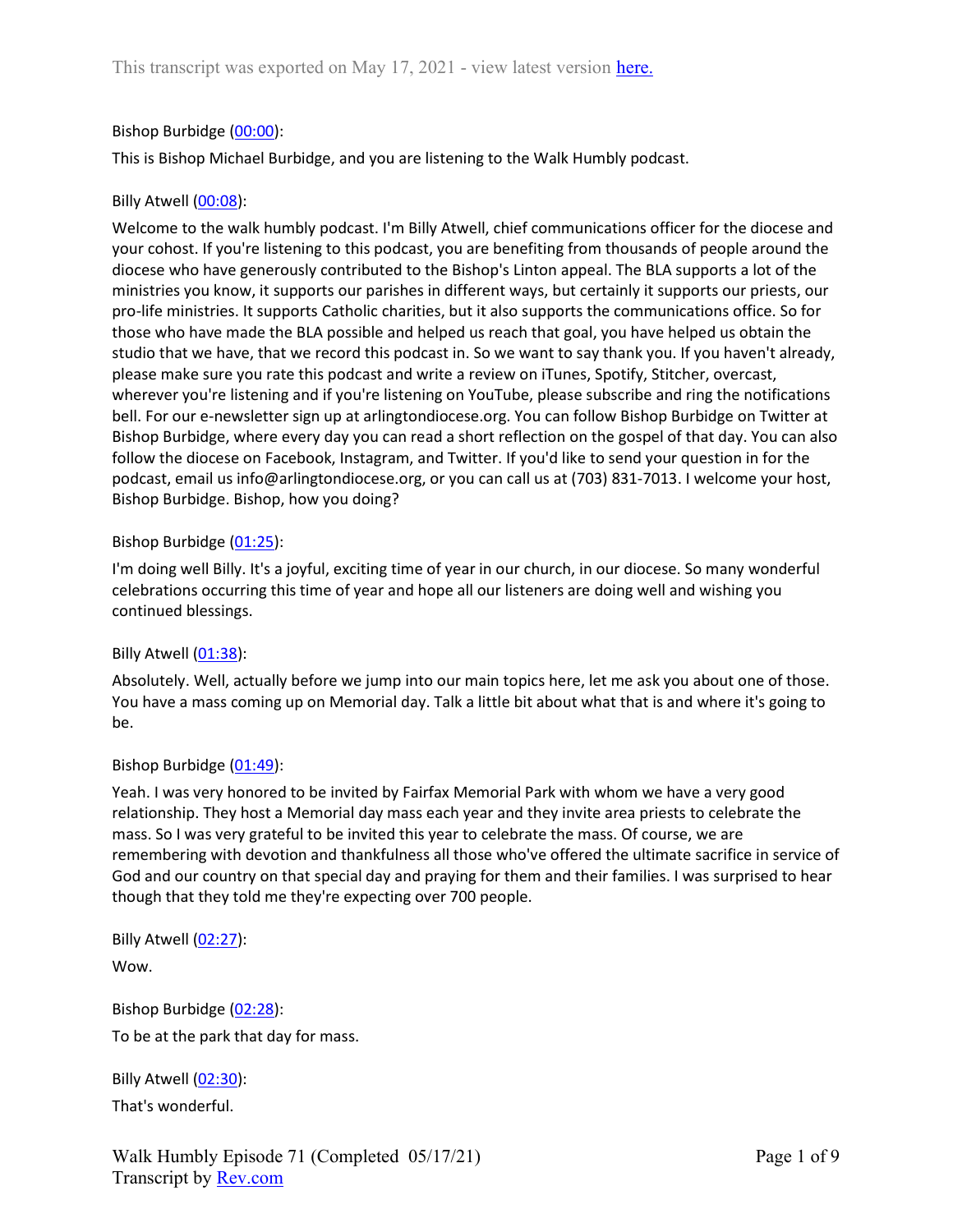## Bishop Burbidge (02:31):

I hear it's open to the public and it begins at 11:00 AM on Memorial day.

Billy Atwell (02:36):

Very good.

Bishop Burbidge (02:37):

We're blessed with so many military families in our diocese. So another occasion for me on this podcast is to thank them for their sacrifice, their service to our country. It involves not only those in the military, but also their spouses and their children and family who support them. So thanks everyone.

## Billy Atwell (02:56):

Absolutely. You mentioned that the gathering being that large, brings us to an important topic. The CDC has changed its guidelines for wearing masks indoors, and this was followed by governor Northam changing some of the state regulations. I'm sure this was welcomed news to your ears.

#### Bishop Burbidge (03:11):

Yeah, definitely. I think everyone was delighted to hear the CDC announce that masks could be removed indoors. It's a huge step in feeling for those who have been vaccinated. This is a huge step in feeling, I think like, "All right, we see the light here. We're moving a step closer to getting back to normal." Governor Northams directives were, I don't think entirely clear about whether masks need to be worn during church services, but we're reaching out for clarity on that. It was clear, he was very clear in saying that masks need to be worn in schools. So that will be the case. Another bit of great news is we heard that the governor moved up the date for when social distancing will cease in capacity has been moved from June 15th to May 28th. So that will make mass much more convenient for the faithful going on Sundays.

 Again, we always have to read the executive orders, the specific information, and we will adjust accordingly. I noted in my celebration this weekend on Sunday and pastors have been telling me that most people came to mass this weekend wearing masks. So perhaps they're not at that level of comfort yet.

Billy Atwell (04:31):

Yeah.

## Bishop Burbidge (04:32):

So again, as we've been doing this from the beginning, we just ask everyone to be respectful of each other's discernment and not allow this to divide us in any way, but to keep us unified. So we're going to get the directives from our governor. I'll put my reintegration group who have been guiding me throughout this process together, and we'll get back to our parishes and schools and ministries for how that will impact our dioceses.

## Billy Atwell (05:01):

Yeah, and statewide we're almost at a 50% have at least one of the vaccination shots. So I think we're going to see this situation just continue to improve and it's interesting that so many parishes they're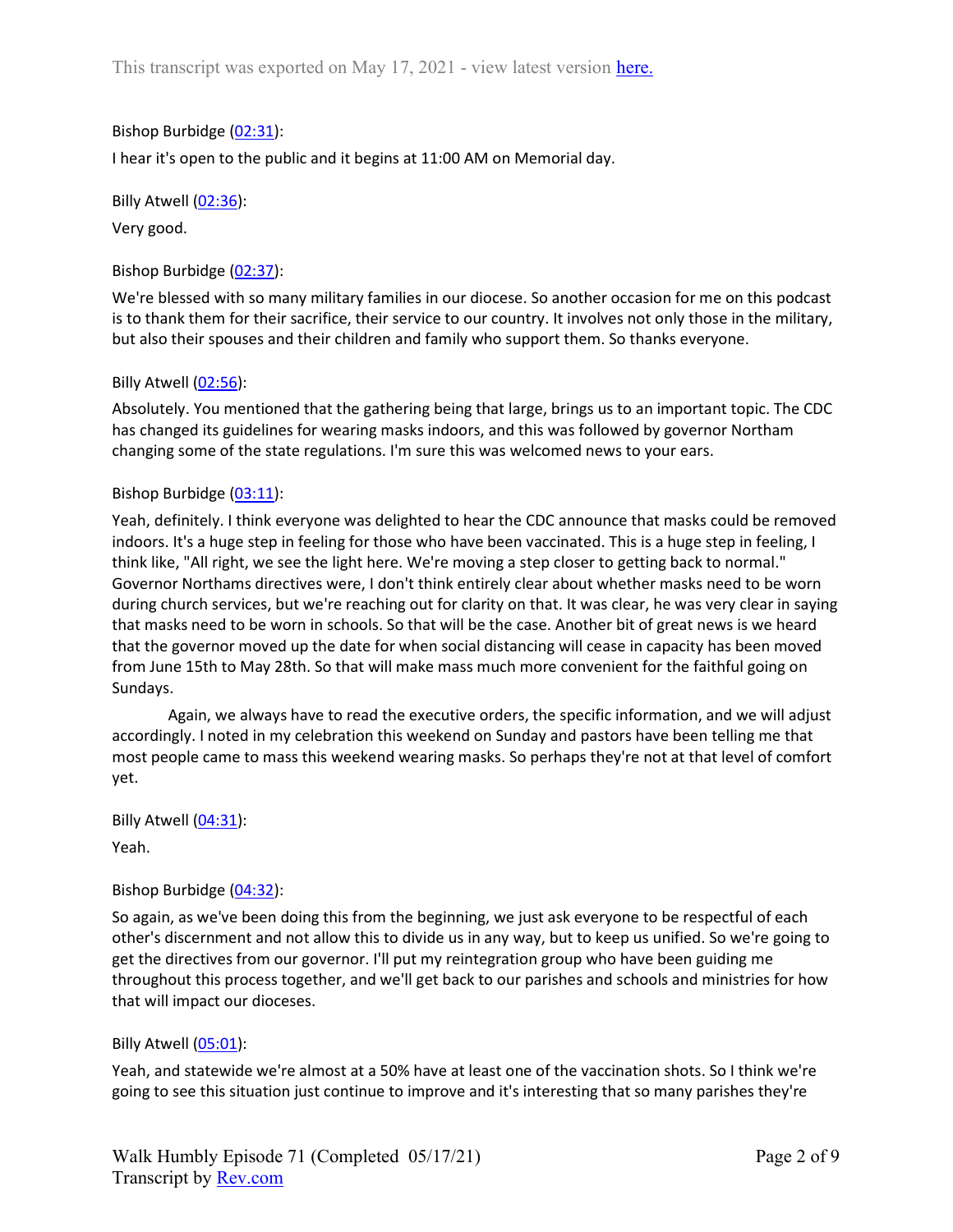almost at capacity as it is. So social distancing is the key to truly getting back to normal and be able to worship as a full community.

#### Bishop Burbidge (05:20):

It really is, because with that social distancing, it limits the number of people who can be attending.

#### Billy Atwell (05:26):

But it's a great witness that with the dispensations to so many people wanting to come to church. That's a good sign.

#### Bishop Burbidge (05:31):

I know everyone, we've been praying for perseverance and patience throughout this process and continued to do so. Thank the good Lord we're heading in the right direction.

#### Billy Atwell (05:40):

Well, speaking of events and joyful gatherings, each year there's an event that has crashed our servers of the past, but it's the new priest assignments. So pre-cert or Friday do parish homes and that's been announced to the faithful and so on. What are some of the factors that go into play for you when you're looking at all the needs around a diocese? This is a large diocese, there's a lot of needs and it's a diverse diocese. We go from very metropolitan areas to very rural. So what are some of those factors that you have to include?

## Bishop Burbidge (06:11):

It's a very unique time for me because I could be at one parish that read the announcements, "Thank you, Bishop." And the other parish, "How could you have changed my tester?" So I get different responses, but to answer your question, it's a good question, and the priests understand this for the reason that we're ordained. Behind every decision is what is best for the church. What is best for the diocese? That's what every priest says yes to, how can I best serve the local church? And here I am, Lord, send me wherever you need me. I always assure the priest that when we make these decisions, there are lots of information it's impacted by. Well maybe there's retirements or maybe there's health reasons, or maybe someone's been asked to go study in and one opening, any people in the corporate world understand it's human resources.

 It's a domino effect and you have to start filling holes, connecting dots and things like that. But I assure every priest that the deans who formed the personnel board are wonderful advisors to me, but it's a very prayerful process. We really pray that it is the Holy Spirit guiding us because this impacts lives, the lives of priests, the lives of parishioners and so we really make it a prayerful discernment and guided by the Holy Spirit. But at the heart of it is what is best for the diocese, and we try our best of course, to match that with the unique skills and abilities, to put a priest where he has the best chance of being happy and succeeding. But it's always doughy for me this time of year, it's always inspiring because our priests are so good.

 It's very hard when you're transferred, I've been transferred many times throughout my life [crosstalk 00:08:08] and it's hard, it breaks your heart. Because you love where you are, you don't want to leave, you know, but you know that's what you, you promised, that generous availability and really our priests are so generous. "Bishop, how can I serve? Yes, let me go. If that's what you need." I'm very inspired by our priests. I always say that transfers are very humbling for priests, I always tell this story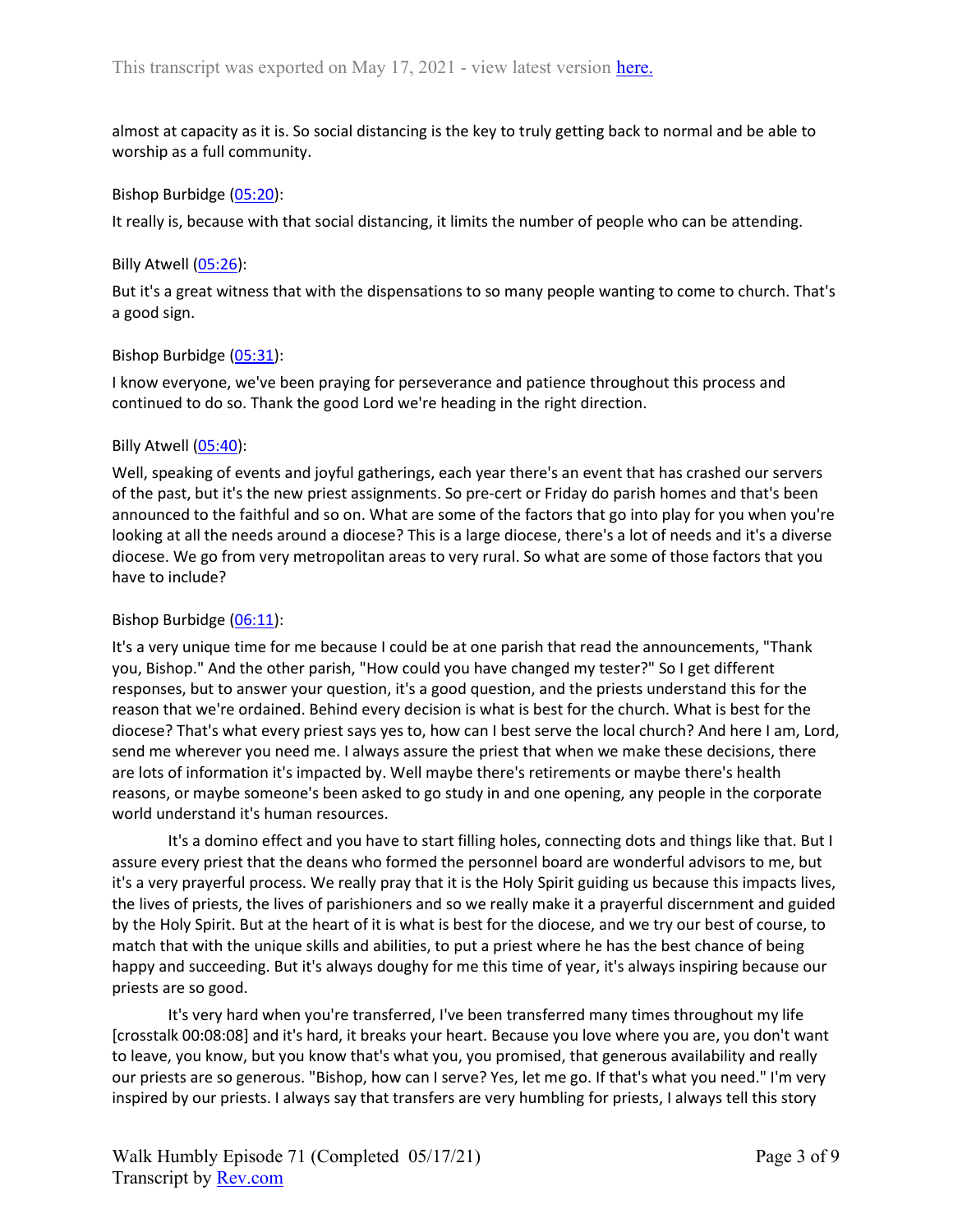and it happened to me through every transfer I've had, "Oh father Burbidge, oh, we're so sorry you're leaving." And in the same sentence, "And who's taking your place? Tell us about the new guy."

Billy Atwell (08:52): "Who's the new guy?"

Bishop Burbidge (08:52):

So it's a good reminder actually that you know what, it's not about us. It's always about the lure. We're just the instruments and so dear friends, please pray for your priests. Especially those priests who will be transferred and beginning new assignments, please pray for them. Thank you, you are so supportive of our priests and thank you for all the goodness you extend to them.

Billy Atwell (09:17):

I would say, when someone's distraught that their priest is leaving because they love them so much, I would say, "Well, the same reason you love him is the same reason he's being called somewhere else."

Bishop Burbidge (09:26): Right, yeah.

Billy Atwell (09:26):

Because those gifts need to be shared and you can't live your life at one parish.

Bishop Burbidge (09:31):

I am always much more pleased to hear, "Bishop, we're so... I wish you didn't have to transfer my priest," than someone saying, "Thank you for transferring my priest." That never happens.

Billy Atwell (09:44):

No.

Bishop Burbidge (09:46):

Our priests are loved by the parishioners. But keep them in your prayers, especially our four priests soon to be ordained.

Billy Atwell (09:53):

That's exciting.

Bishop Burbidge (09:53):

They begin their first assignments, June 24th. So pray for our soon to be ordained priests.

## Billy Atwell (10:00):

That's wonderful. Well Bishop, last Monday Pope Francis established the lay ministry of catechism as what he called quota, "a stable form of service rendered to the local church in accordance with the pastoral needs identified by the local ordinary." For those wondering, local ordinary is the local Bishop typically. So in our case, it would be you, Bishop Burbidge. For many in the US this news is a little bit

Walk Humbly Episode 71 (Completed 05/17/21) Transcript by Rev.com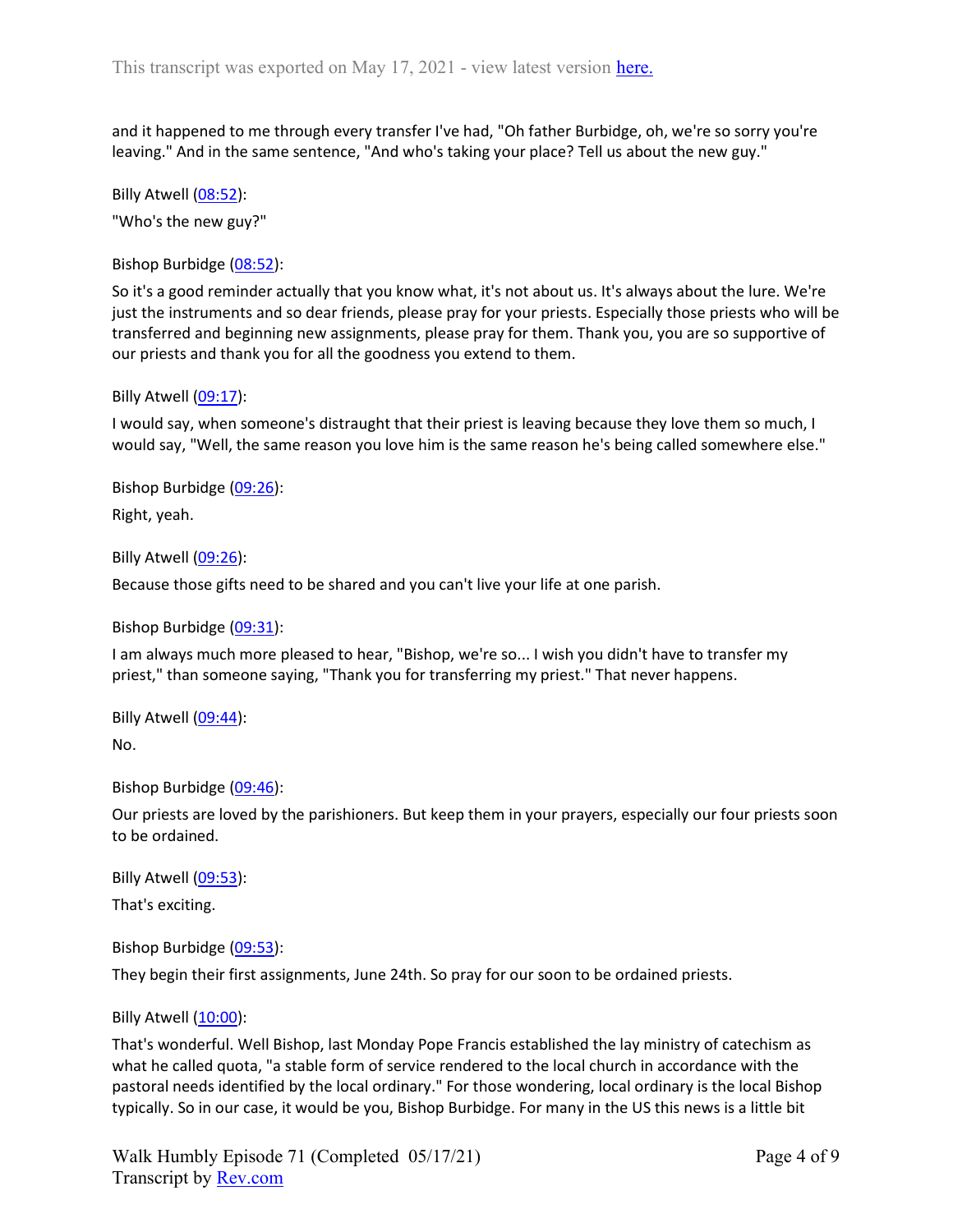confusing because we have catechist and we hear the appeal, "Hey, if you'd like to be a catechist, please step forward." So what's different about this announcement and formalizing this ministry of catechists.

### Bishop Burbidge (10:32):

Yeah, you're right Billy. We are blessed with hundreds of men and women throughout the diocese who serve as catechist, meaning they assist their pastors to teach, to pass on the teachings of the Catholic church and in our Catholic schools and faith formation programs and the RCIA program, and so many ways. Beautiful ministry. However, this ministry is not nearly as formalized throughout the global church. It takes a different meaning depending on the country. So by the holy father formerly instituting this as an official ministry church, I think what it does, it creates a unity and a universal meaning among catechist everywhere.

Billy Atwell  $(11:13)$ :

Okay.

#### Bishop Burbidge (11:13):

It also lifts up the work. Our catechists, they work so hard. They have to keep themselves informed and constantly learning, find the skills on how to bring and share the faith. They work so hard in this ministry and I think they all should be uplifted by this beautiful news from the holy father. I asked them especially, to read his statement is most appropriate on this topic. He lays out in it, the historical foundation of his ministry. In fact, the translated title of this document is ancient ministry. So the lay faithful have always been instrumental in service to the church, especially as teachers, as educators and as evangelists. It's a call we all share to participate in through our baptism.

Billy Atwell  $(12:06)$ :

They have a unique relationship with you, like that quote I mentioned the beginning.

Bishop Burbidge  $(12:06)$ : Right.

Billy Atwell (12:10):

Is that they're assisting you in this teaching ministry that you've been handed. You obviously can't do all the teaching that's needed for half a million Catholics, so they're able to assist you in that way.

Bishop Burbidge (12:18):

Then the same thing within the parishes, the pastor can't do it all. So thanks to all of our Catholic educators, formators, catechists participating in this beautiful ministry.

#### Billy Atwell  $(12:27)$ :

Absolutely. Bishop as you are well aware of the topic of Eucharistic worthiness has been circulated in the news a bit lately, even in the secular news and emanates out of a concern that some prominent politicians who profess the Catholic faith, they work at odds with the teachings of the Catholic church when it comes to fundamental issues, particularly the issue of abortion, many advocate for expanded access to it and even funding for it. We've talked about some of those instances where that's happened here on the podcast.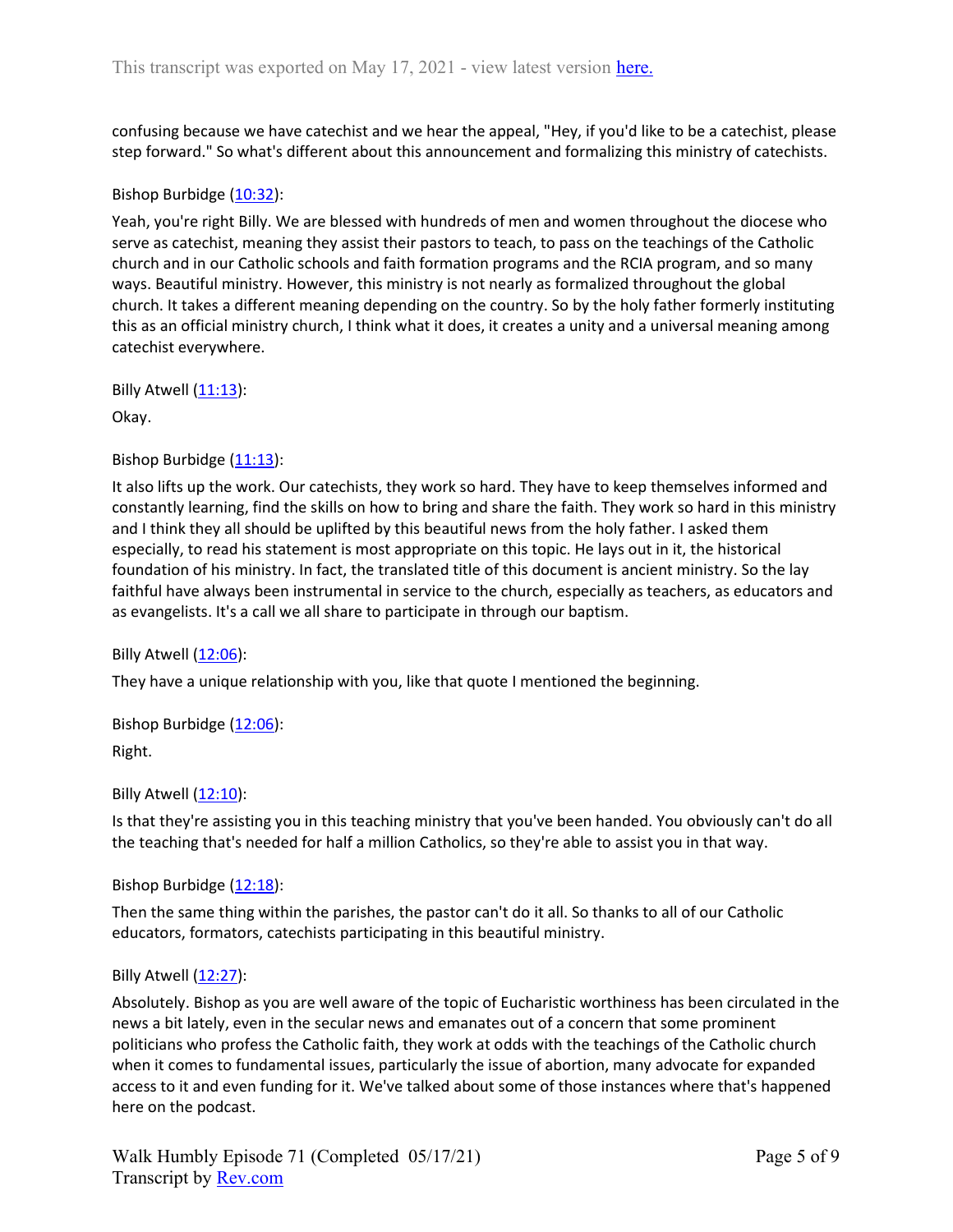So the question that's raised is whether politicians can maybe forfeit the right to receive holy communion because of the gravity of their sin and should thus be denied communion. It has been publicized that during the spring meeting of the US conference of Catholic bishops, this issue is going to be raised and discussed. Just last week ahead of that meeting the head of the congregation for the doctrine of the faith in Rome issued a statement, encouraging the US bishops to take the issue slowly and to ensure there was full consideration of various factors. He also reaffirmed that the reality is that no Bishop's conference can impose a policy of whether prohibition abortion politicians would receive communion, since that's left to the local Bishop to make that pastoral decision. So going into this meeting that you have in June, what should people know and what should they maybe understand about this issue? Because it is fairly complicated.

## Bishop Burbidge (13:45):

Yeah. First of all, even though our June meeting regrettably is going to be Zoom. When you're dealing with close to over 300 bishops participating via Zoom, that does not provide the best setting for such a serious and sensitive topic. So I don't think we will have the time or the occasion to in depth address this issue. But it's certainly my hope that this will be a significant part of beginning that discussion. As bishops we've discussed it for many years. But it's a significant point in time in our history that I think we have to resurface that and at least hear from each other. It's my hope that that will be part of our June meeting. The whole issue is incredibly difficult, I think, for a Bishop. If you permit such a politician who outright rejects the teachings of the church to receive communion, you appear to be lax, when it comes to the gravity of their sin and the scandal actually it causes.

 If you do not permit them to receive communion, you look as though you are using the Eucharist as some sort of political tool or something like political football or some image like that. But in reality however, how we are perceived does not matter. What matters is prayerfully discerning the best way to balance the two goods, the sanctity of course, of the Eucharist, which is the source and summit of our faith and the soul of an individual who I am asked and tasked with shepherding as a spiritual father. So we always want to teach in truth. So all people have to judge, and this is true for all of us. It's not just true for politicians or healthcare workers, this true for all of us, all of us have to judge whether we are worthy, we're in our state of life puts us in a position to receive holy communion.

None of us, we even say it at mass. We're not worthy.

Billy Atwell (16:05):

Right, we don't deserve that.

# Bishop Burbidge (16:07):

It's a pure gift from God, but have we put ourselves in the disposition to receive him in union with him and in his church? So it's not just a matter for a Bishop priest to discern, it's really a matter of every individual to discern. So we have to ask questions of ourselves, am I in full communion with the Catholic church? Meaning do I object to any of the fundamental truths and teachings of our church? Am I guilty of grave sin, like actively supporting abortion or being divorced and civilly remarried without a declaration of nullity? Have I incurred a penalty that forbids me to receive communion? That's very rare, like excommunication or even sometimes we forget too, we want to make sure that the fasting before communion is still part of proper disposition, at least an hour before holy communion. So all of us have to say my going up to holy communion is a reflection as a person of integrity of unity, of unity with the Lord and his church. Am I in that disposition? The question of whether a Bishop permits a pro-abortion politician to receive communion should be mitigated by the fact that the individual should not do that.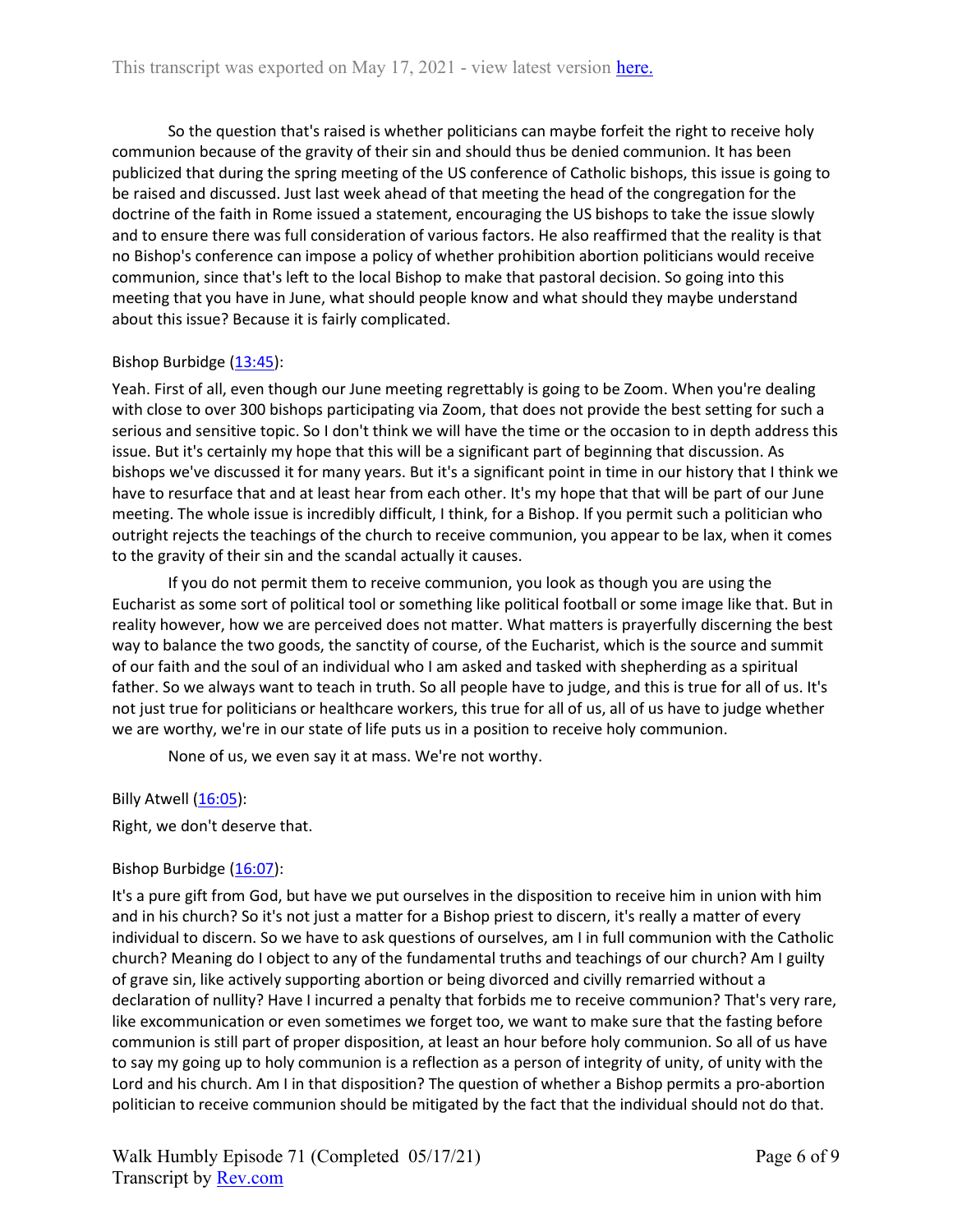## Billy Atwell (17:27):

That's an important point by what you're saying is we should be first discerning whether or not we are worthy of it. You shouldn't put, especially for a public person, a Bishop or a priest in that spot. When you know you can answer these questions pretty simply and know whether or not you should be receiving communion.

## Bishop Burbidge (17:39):

Anyone with even a limited training in the Catholic faith should know. I know that this is not what the church asks of me if I'm in this position. However, when they do present themselves, the Bishop has to exercise pastoral discretion and prayerfully consider what's best for the church and the soul of the individual. I can say Billy, with certainty that the United States conference of bishops understands fully that the final decision is always left up to the local Bishop. We're not going to come out of the June meeting or the November meeting with some sort of national policy. That's not what a conference of Bishop does. Conference of bishops brings together bishops for dialogue. "Hey listen, let's hear some wisdom and guidance from each other." So to discuss the challenges we have in managing high profile individuals who scandalize the church they profess to believe in, while advancing the cause of what is the evil of abortion.

 So whether the individual has full knowledge of their actions, their duties Catholic in the public eye is not always certain. So many people have opinions how bishops should manage these situations. I would ask everyone if they would please remember that there usually is always more happening behind the scenes than what you may see publicly. So whether you feel that a particular Bishop is being too harsh or not strong enough, just know that there's quite the possibility that you do not have access to all the information. So pray for your Bishop, we need your prayers as these situations are very challenging and the right decision isn't as easy as it may see, but that dialogue, that engagement is important. But dialogue reaches a certain point where you've dialogued and you have dialogued and the person has made clear his or her decision. Well, then there're consequences to that.

 We never give up on this sermon, because at any moment God can miraculously transform the heart of an individual. So we never give up that although at this particular time, someone should not present himself for communion because of his or her decision, doesn't mean that there's not going to be a time in the future where that heart has been transformed and God willing would be in the position to do so.

## Billy Atwell (20:10):

Some of the greatest saints of the church went through enormous conversions, where they were living very against the teachings of Christ in his church and reform their lives dramatically. So we know it can happen.

## Bishop Burbidge (20:20):

The only thing I do worry about a little bit is that this is an important topic, absolutely. But it is also a moment of time, especially after all we've been through this past year to talk about the Eucharist in a very positive way, to have a sense of Eucharistic wonder of all. This is the gift, the most perfect gift God has given to us, the gift of himself, his own body and blood that heals us, that strengthens us and nourishes us. We also have to use this as a moment of time to talk about why it is so important for us to come back together as the body of Christ, because when someone from the community is missing, is not at the table, then we're all hurt. So we have to use this as a time of renewing that sense of wonder and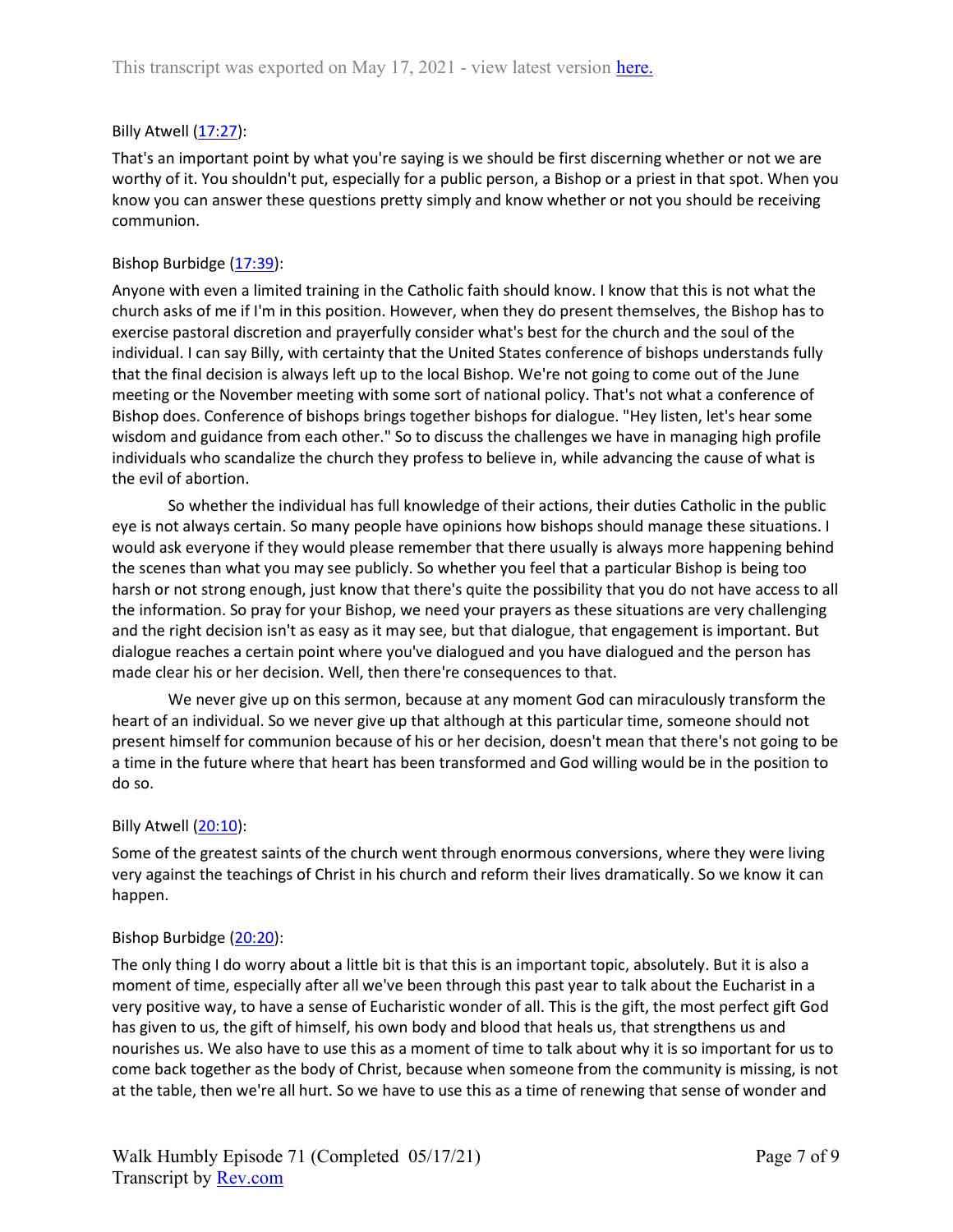all of God's precious gift of teaching why it's really important now that for those who are able to be at church.

 It's been good, it's been a help to so many people participating via Zoom and making spiritual communions, but nothing ever replaces being present for the sacrifice of the mass and receiving the body and blood of Christ. So yes, what we just talked about is important, but now it's a moment in time to, I hope and pray, for a renewal in love and worship and devotion for the precious gift of the holy Eucharist.

Billy Atwell (21:54): I think we'll get there.

Bishop Burbidge (21:55):

We will.

Billy Atwell (21:57):

This is one of the most joyful times of year for a lot of people because we're on the cusp of a very momentous time for so many people, graduations, high school and college graduations are going on right now, actually and there'll be going on for a little while. You've been down the road a few times. You've got numerous degrees actually. So what is your message or maybe the counsel you would offer to those preparing for graduation at various levels?

## Bishop Burbidge (22:20):

Yeah, definitely. I would first of all say to the graduates, be proud. I know in our diocese, I was just at Chris Adams baccalaureate mass, I'll be participating in all four of our high schools graduations, and our schools have very high standards because they're committed to excellence in education. So I always say to the graduates, "First of all, be proud. You've worked hard, you've persevered and this diploma is a recognition of that. You've achieved. It's a significant achievement. It's not just a piece of paper. Be proud that you've accomplished something wonderful." Now I say to the graduate, "You didn't do it all by yourself. First of all, you begin by thanking God for the gifts and abilities that the Lord has given to you and thank all those who support you, first of all, your parents and for the sacrifices that they've made to provide you with a sound education, and also your educators, your teachers, and whatever school you attended. The teachers who played a role in your years in the college or the high school you attended are owed a deep sense of thankfulness for you, for their beautiful work as they carry out."

 Then as you go forward, I say to our graduates, "Remember to always be asking not what am I going to do with the rest of my life?" But take time and say, "God, where are you leading me? What is it you want me to do my life?" Because that's where we'll find our peace. That's where we'll find our fulfillment, "Lord, what is it you want me to do with these gifts, these talents, these experiences that you have given me?" I say to our graduates, "You will always find peace that way."

 And I do say to our graduates, whatever college or a university they are tending to our high school graduates. I suggest right away that they get involved in Catholic campus ministry, in just about every college and university throughout the nation will have a Catholic campus ministry program with very fine priests, forming a nice community where Catholics can come together and support each other in our faith, receive the sacraments, learn about scripture, participate in service and missionary activities and have your own community. Because I said to graduates, "You're going to be challenged."